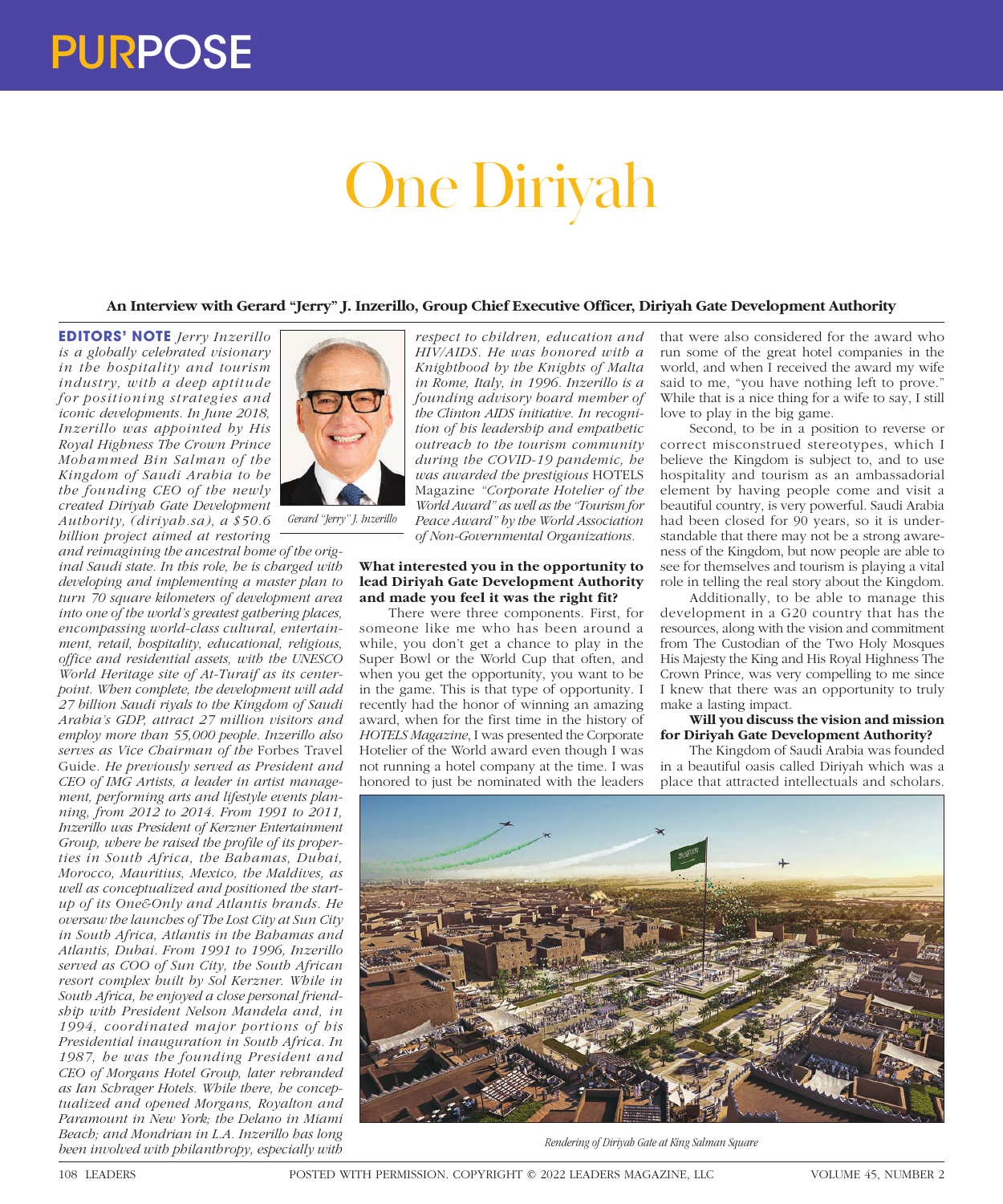

*UNESCO World Heritage Site At-Turaif, Diriyah*

It had 30,000 people living in what eventually became the largest mud city in the world and was the home of the first Saudi state. His Majesty the King started the restoration of Diriyah in 1998 and it was declared a UNESCO World Heritage Site in 2010. Because of the importance of the location and its history, we created a master plan based on the vision of the King for the future of this jewel from the Saudi past. Our mission is to transform Diriyah into one of the world's greatest destinations, a gathering place for the entire world and one which will become a source of great pride for all Saudis.

We are celebrating Saudi's heritage and culture and it is The Crown Prince's vision to create one of the world's great G20 cities, which Riyadh is destined to become, and in the middle of Riyadh – elevated on a rock plateau – will be this ten-by-ten square kilometer, historic city known as Diriyah.

### **How important is it to maintain the history and heritage that you mentioned and to find the right balance in honoring the past while being relevant for the future?**

It is critical to The Crown Prince to find the balance between modernity and new urban living while still maintaining the authenticity and the non-compromising nature of Saudi culture, national identity and heritage. One of the ways that The Crown Prince is endeavoring to achieve this is similar to what Lee Kuan Yew did regarding the modernization of Singapore. Riyadh is destined to be a modern city with the most sophisticated technology, sustainable energy and transportation. The Crown Prince is also committed to NEOM, which is the city of the future in the northern part of the Kingdom which is designed to be an accelerator of human progress that will embody the future of innovation in business and livability. This

is important since this innovation will be incorporated into Riyadh as it becomes one of the world's great G20 cities. However, in the middle of Riyadh will be Diriyah with buildings that look like they did 200 years ago which will help protect the Kingdom's national identity, authenticity, culture and heritage, and which represent the spirit of the nation.

The Crown Prince's vision is to think what it will take in 5 to 10 years to put Riyadh on the track to be one of the great cities of the world. We have to evaluate what it will take to preserve culture and heritage in the middle of that city, which is Diriyah, and then what will come in the future decades, which is NEOM.

### **What are the keys to building a better global understanding of the Kingdom today?**

One of the big challenges for the Kingdom is the issue of perception versus reality in terms of how the society operates, and even, simplistically, how the country looks. If you told someone that you were up to your ankles in snow in the Tabuk region of Saudi Arabia, they would question even the notion of snow in Saudi Arabia. If you told someone that there are beautiful mountain ranges as we have in Taif, they would be surprised. The general thinking is that Saudi Arabia is desert and camels, which are the images people know since the Kingdom was not open until recently. This is why His Majesty the King and The Crown Prince opened the Kingdom to tourism in September 2019 and we were thrilled to show the world the true Saudi Arabia. We were forced to shut down due to the pandemic in March 2020, but we are now back open for tourism.

Building a better understanding of Saudi Arabia is a challenge and priority for us. For most countries around the world, Switzerland or Australia, for example, even if you have never

been there, you have a pretty good awareness of what they are like. Saudi Arabia has one of the biggest gaps of all the countries – certainly of all the G20 countries – in perception versus reality. I just had a very successful American businessperson visit Saudi Arabia. At dinner, he told me how much he was enjoying his visit, even though he was initially afraid to come and was not sure about the visit. He was amazed at how friendly the people were and how welcoming the country was as he traveled around the Kingdom.

One of our major tasks is to launch an enormous marketing effort to present the real images of the Kingdom and to highlight the interactions of the people visiting Saudi Arabia for concerts and sports events and tourism in order to build a better understanding and appreciation for Saudi Arabia today.

## **How critical is it for the Kingdom to invest in and train the hospitality workforce of the future as it increases its tourism efforts?**

This is probably the number one item we talk about and is certainly a focus for The Crown Prince. Our terrific Minister of Culture, His Highness Prince Badr bin Abdullah bin Farhan, and our wonderful Minister of Tourism, His Excellency Ahmed Al Khateeb, are clear that even if you have the money and resources to invest in tourism, as we are doing – we will have 38 hotels in Diriyah designed by the best designers in the world, including Saudi designers – it is critical to have a talented and skilled workforce. This is why we are putting billions of dollars into education and training throughout high school, college and graduate schools in the areas of hospitality and entertainment. We are partnering with some of the leading organizations and universities around the world and are sending our young people to get trained and learn skills that will make them successful in the hospitality industry.

### **How important is Vision 2030 to the future of the Kingdom?**

Vision 2030 is critically important. A vast majority of Saudi people are under the age of 35, and many Saudis are coming home because they are excited about the future of the country. With a young population that is very positive, very focused, very forward-thinking, and that is united behind a vision for the future, there is a unified feeling among the people. This is so different than in many parts of the world where people are polarized and cannot even have productive conversations if they disagree – everything has become personal. America in many pockets has lost its natural DNA of positivity and optimism and is certainly no longer bound together by a national agenda.

This national agenda is present in Saudi Arabia with Vision 2030, and we will begin opening major assets in 2022 and will continue doing this every year until 2030. This is very important from an aspirational standpoint, since as opposed to mentioning grandiose plans and having the people wait to see if it is actually coming and what impact it will have, in the Kingdom you will be able to see these assets being delivered each year.